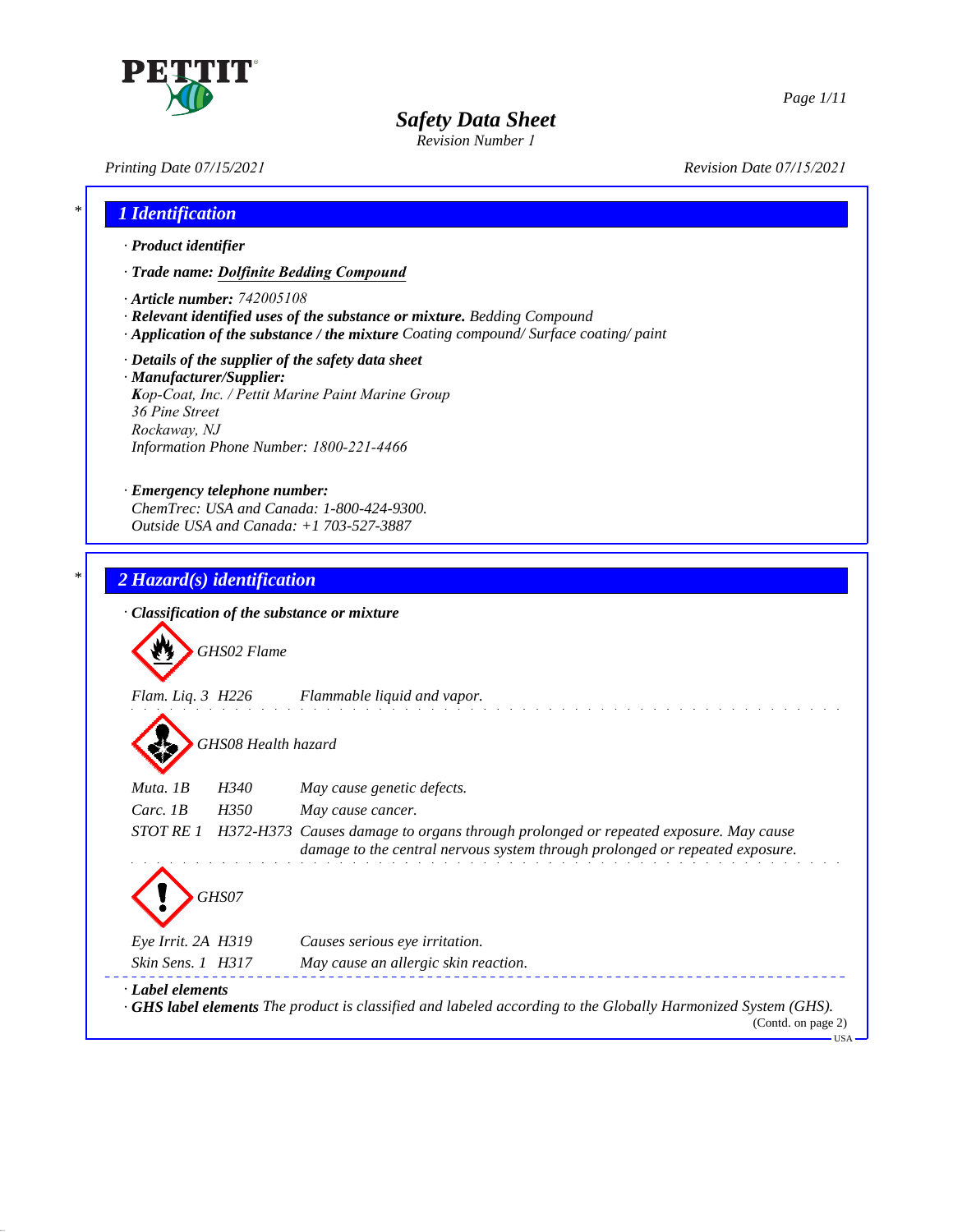*Printing Date 07/15/2021 Revision Date 07/15/2021*

*Revision Number 4*

*Trade name: Dolfinite Bedding Compound*

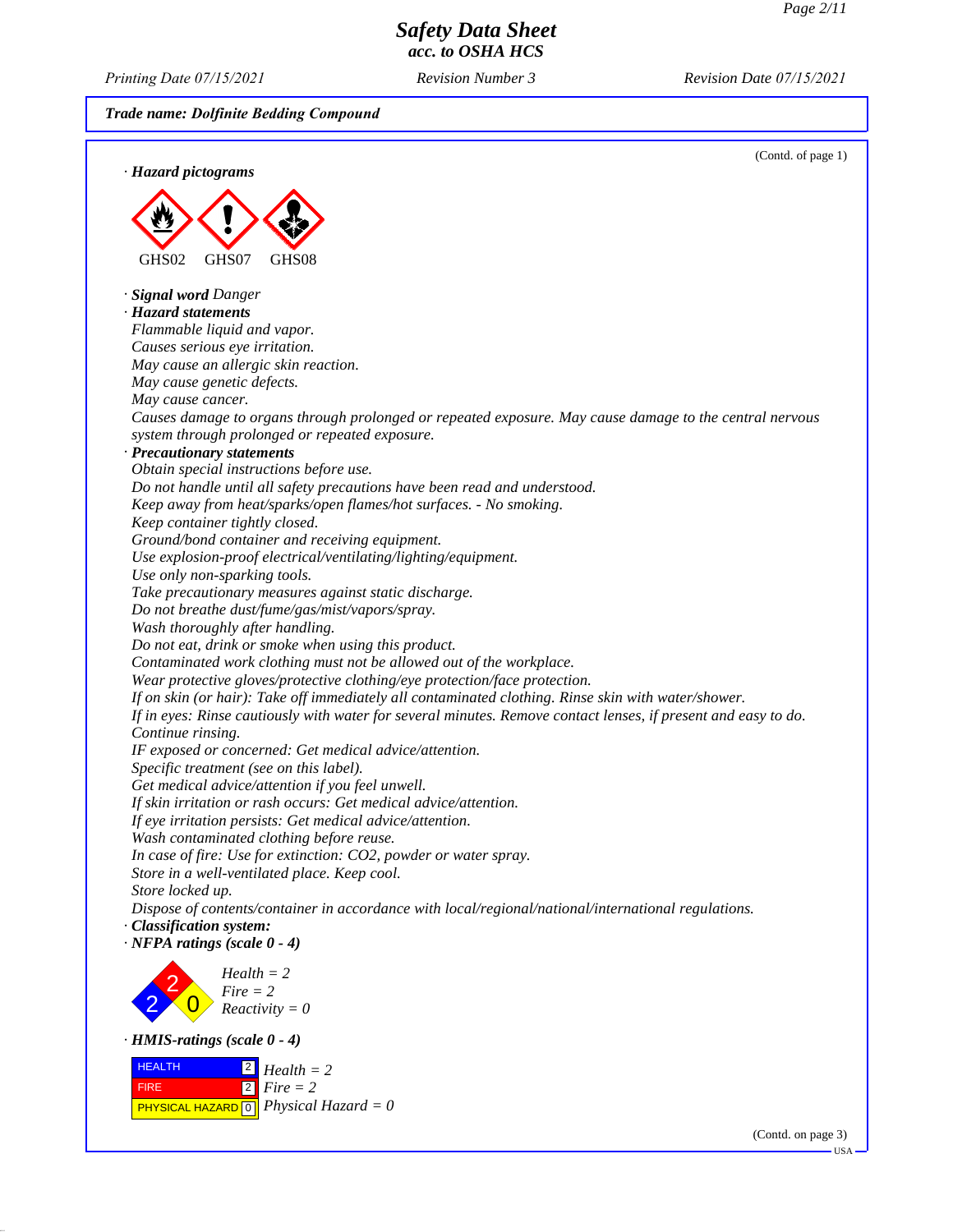(Contd. of page 2)

### *Safety Data Sheet acc. to OSHA HCS*

*Revision Number 4*

*Printing Date 07/15/2021 Revision Date 07/15/2021*

#### *Trade name: Dolfinite Bedding Compound*

*· Other hazards*

*· Results of PBT and vPvB assessment*

*· PBT: Not applicable.*

*· vPvB: Not applicable.*

### *\* 3 Composition/information on ingredients*

*· Chemical characterization: Mixtures*

*· Description: Mixture*

|                  | · Hazardous components:                             |                        |  |
|------------------|-----------------------------------------------------|------------------------|--|
|                  | 68152-81-8 Special T-Blown Z2-Z4 Soybean oil        | $5 - 20\%$             |  |
|                  | 68201-51-4 Blown Menhaden Fish Oil Z3               | $5 - 20\%$             |  |
|                  | 64742-95-6 Solvent naphtha (petroleum), light arom. | $2.5 - 10\%$           |  |
|                  | 95-63-6 $1,2,4$ -trimethylbenzene                   | $\mathcal{L}$ .5%      |  |
|                  | 8052-41-3 Stoddard solvent (mineral spirits)        | $\leq 2.5\%$           |  |
| 1330-20-7 xylene |                                                     | $\triangleleft$ 0.5%   |  |
|                  | $\sqrt{96-29-7}$ 2-butanone oxime                   | $\trianglelefteq$ 0.5% |  |
|                  |                                                     |                        |  |

#### *· Additional information:*

*All concentrations are in percent by weight unless the ingredient is a gas. Gas concentrations are in percent by volume. Any pigments or fillers in this product which may be considered "Hazardous" are potentially hazardous only if inhaled as an airborne dust. Exposure by these ingredients as used in sealants, putties, bedding compounds and non-sprayable products is highly unlikely. For the wording of the listed risk phrases refer to section 15.*

### *\* 4 First-aid measures*

*· Description of first aid measures*

*· After inhalation: Overexposure, remove to fresh air and seek medical attention.*

- *· After skin contact: Immediately wash with water and soap and rinse thoroughly.*
- *· After eye contact: Rinse opened eye for several minutes under running water. Then consult a doctor.*
- *· After swallowing: Seek medical treatment.*
- *· Information for doctor:*
- *· Most important symptoms and effects, both acute and delayed No further relevant information available. · Indication of any immediate medical attention and special treatment needed No further relevant information available.*

#### *\* 5 Fire-fighting measures*

- *· Extinguishing media*
- *· Suitable extinguishing agents: CO2, sand, extinguishing powder. Do not use water.*
- *· For safety reasons unsuitable extinguishing agents: Water*
- *· Special hazards arising from the substance or mixture No further relevant information available.*
- *· Advice for firefighters*
- *· Protective equipment: Protective clothing and respiratory protective device.*

(Contd. on page 4)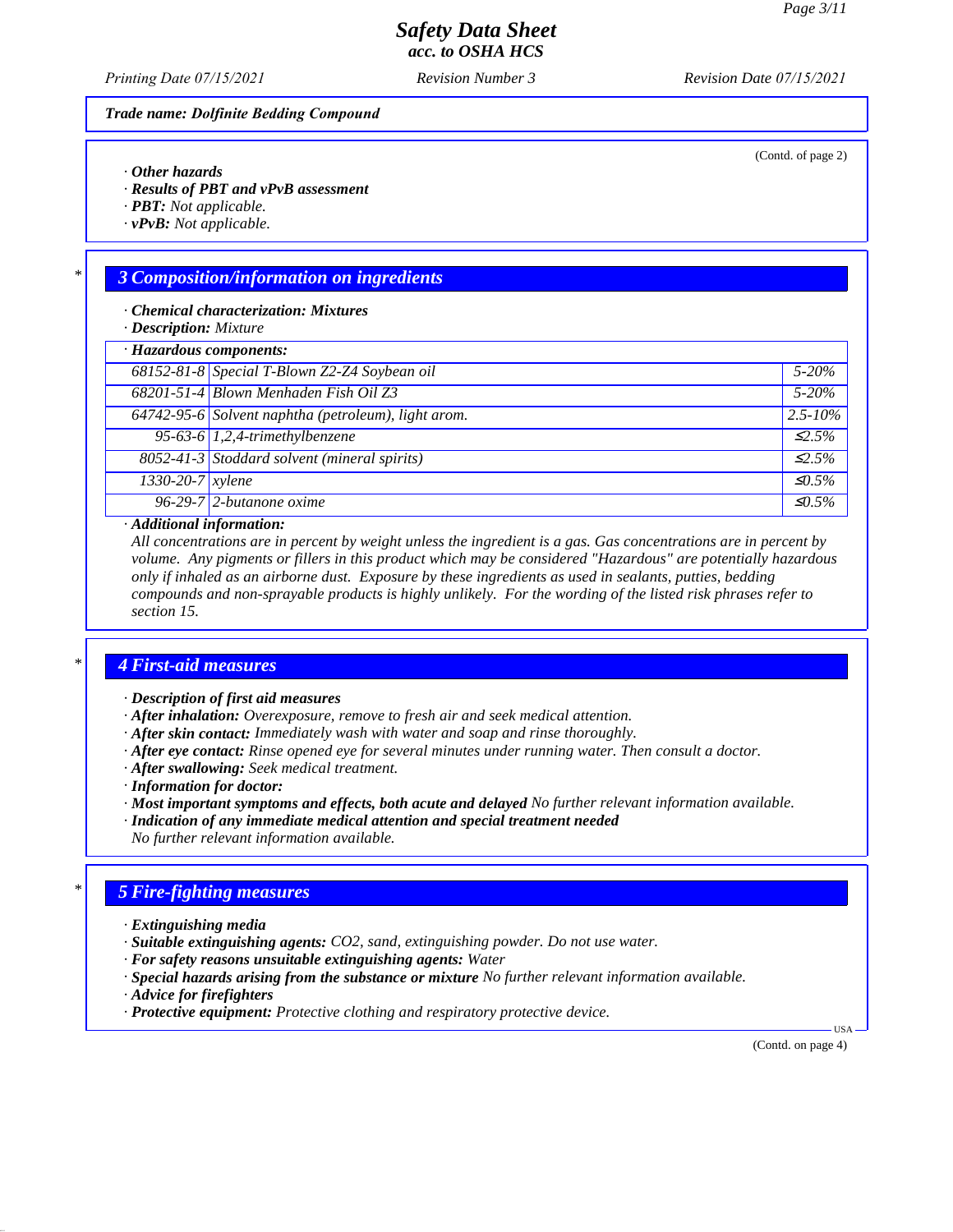*Printing Date 07/15/2021 Revision Date 07/15/2021*

*Revision Number 4*

### *Trade name: Dolfinite Bedding Compound*

(Contd. of page 3)

|                      | · Personal precautions, protective equipment and emergency procedures                                                                                       |                              |
|----------------------|-------------------------------------------------------------------------------------------------------------------------------------------------------------|------------------------------|
|                      | Wear protective equipment. Keep unprotected persons away.                                                                                                   |                              |
|                      | Ensure adequate ventilation                                                                                                                                 |                              |
|                      | · Environmental precautions:                                                                                                                                |                              |
|                      | Do not allow product to reach sewage system or any water course.                                                                                            |                              |
|                      | Inform respective authorities in case of seepage into water course or sewage system.                                                                        |                              |
|                      | Do not allow to enter sewers/surface or ground water.                                                                                                       |                              |
|                      | · Methods and material for containment and cleaning up:<br>Absorb with liquid-binding material (sand, diatomite, acid binders, universal binders, sawdust). |                              |
|                      | Dispose of contaminated material as waste in accordance with federal state and local regulations.                                                           |                              |
|                      | Ensure adequate ventilation.                                                                                                                                |                              |
|                      | Do not flush with water or aqueous cleansing agents                                                                                                         |                              |
|                      | · Reference to other sections                                                                                                                               |                              |
|                      | See Section 7 for information on safe handling.                                                                                                             |                              |
|                      | See Section 8 for information on personal protection equipment.                                                                                             |                              |
|                      | See Section 13 for disposal information.<br>· Protective Action Criteria for Chemicals                                                                      |                              |
| $\cdot$ PAC-1:       |                                                                                                                                                             |                              |
|                      |                                                                                                                                                             |                              |
|                      | 95-63-6 $1,2,4$ -trimethylbenzene                                                                                                                           | $\overline{140}$ ppm         |
|                      | 8052-41-3 Stoddard solvent (mineral spirits)                                                                                                                | $\frac{300 \text{ mg}}{m^3}$ |
| $1330-20-7$ xylene   |                                                                                                                                                             | $130$ ppm                    |
|                      | $96-29-7$ 2-butanone oxime                                                                                                                                  | $\overline{30 \, ppm}$       |
| $\cdot$ PAC-2:       |                                                                                                                                                             |                              |
|                      | 95-63-6 $1,2,4$ -trimethylbenzene                                                                                                                           | 360 ppm                      |
|                      | 8052-41-3 Stoddard solvent (mineral spirits)                                                                                                                | $1,800$ mg/m <sup>3</sup>    |
| $1330-20-7$ xylene   |                                                                                                                                                             | $920*ppm$                    |
|                      | $96-29-7$ 2-butanone oxime                                                                                                                                  | 56 ppm                       |
| $\overline{PAC-3}$ : |                                                                                                                                                             |                              |
|                      | 95-63-6 $1,2,4$ -trimethylbenzene                                                                                                                           | 480 ppm                      |
|                      | 8052-41-3 Stoddard solvent (mineral spirits)                                                                                                                | $29500**mg/m^3$              |
| 1330-20-7 xylene     |                                                                                                                                                             | $2500*ppm$                   |
|                      | $96-29-7$ 2-butanone oxime                                                                                                                                  | $250$ ppm                    |

## *7 Handling and storage*

#### *· Handling: · Precautions for safe handling Open and handle receptacle with care. Prevent formation of aerosols. · Information about protection against explosions and fires: Keep ignition sources away - Do not smoke. Protect from heat. Protect against electrostatic charges. Keep respiratory protective device available.*

(Contd. on page 5)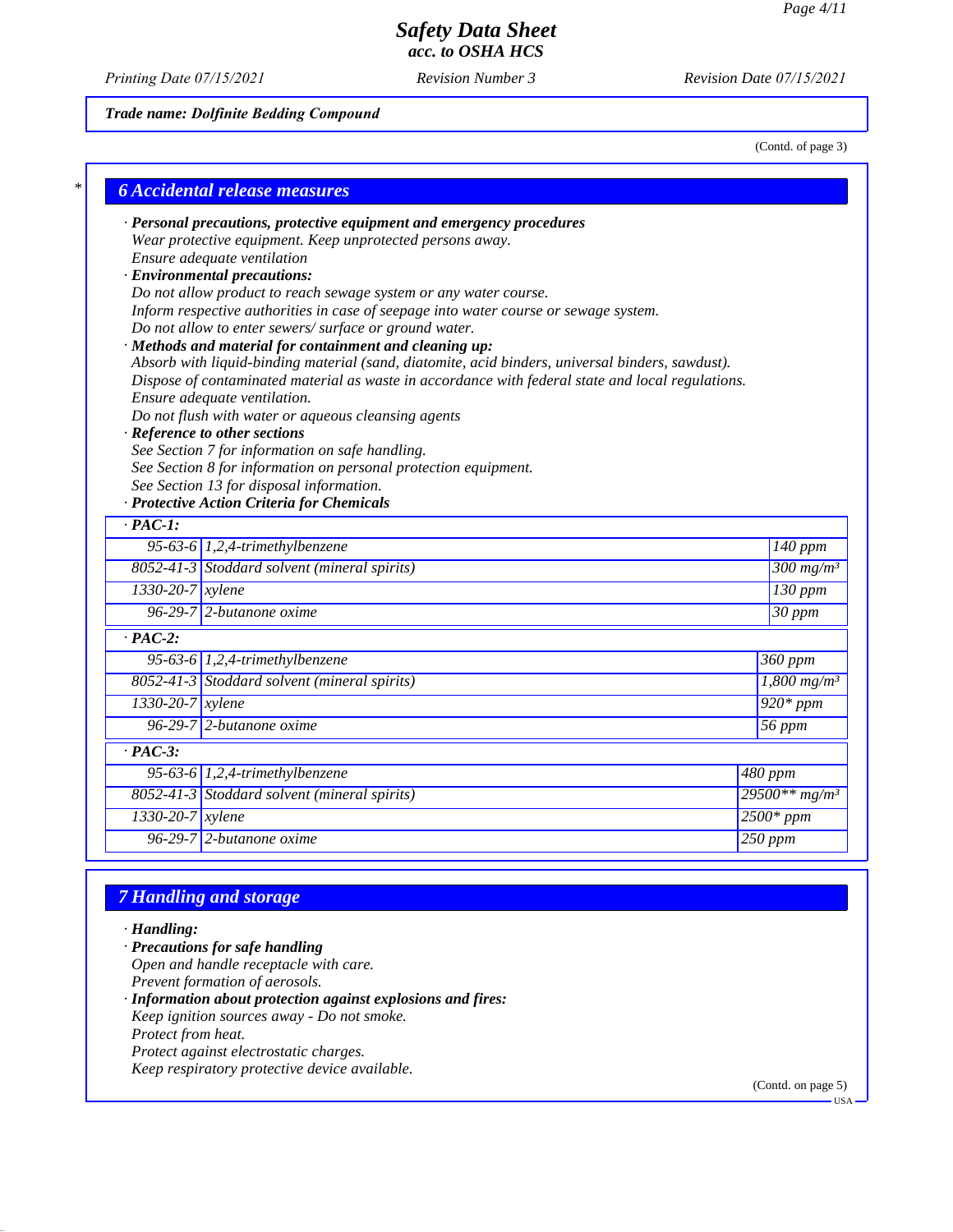*Printing Date 07/15/2021 Revision Date 07/15/2021*

*Revision Number 4*

#### *Trade name: Dolfinite Bedding Compound*

(Contd. of page 4)

- *· Conditions for safe storage, including any incompatibilities*
- *· Storage:*
- *· Requirements to be met by storerooms and receptacles: No special requirements.*
- *· Information about storage in one common storage facility: Not required.*
- *· Further information about storage conditions:*
- *Keep receptacle tightly sealed. Protect from heat and direct sunlight.*
- *· Specific end use(s) No further relevant information available.*

#### *\* 8 Exposure controls/personal protection*

- *· Additional information about design of technical systems: No further data; see item 7.*
- *· Control parameters*
- *· Components with limit values that require monitoring at the workplace:*
- *The following constituents are the only constituents of the product which have a PEL, TLV or other recommended exposure limit.*
- *At this time, the other constituents have no known exposure limits.*

| 95-63-6 1,2,4-trimethylbenzene                                                                                                                                               |                                                                                                                       |  |  |
|------------------------------------------------------------------------------------------------------------------------------------------------------------------------------|-----------------------------------------------------------------------------------------------------------------------|--|--|
| <b>REL</b>                                                                                                                                                                   | Long-term value: 125 mg/m <sup>3</sup> , 25 ppm                                                                       |  |  |
| <b>TLV</b>                                                                                                                                                                   | Long-term value: 123 mg/m <sup>3</sup> , 25 ppm                                                                       |  |  |
|                                                                                                                                                                              | 8052-41-3 Stoddard solvent (mineral spirits)                                                                          |  |  |
| <b>PEL</b>                                                                                                                                                                   | Long-term value: $2900$ mg/m <sup>3</sup> , 500 ppm                                                                   |  |  |
| <b>REL</b>                                                                                                                                                                   | Long-term value: $350$ mg/m <sup>3</sup><br>Ceiling limit value: $1800*$ mg/m <sup>3</sup><br>$*15$ -min              |  |  |
| <b>TLV</b>                                                                                                                                                                   | Long-term value: $525$ mg/m <sup>3</sup> , 100 ppm                                                                    |  |  |
|                                                                                                                                                                              | 1330-20-7 xylene                                                                                                      |  |  |
| <b>PEL</b>                                                                                                                                                                   | Long-term value: $435$ mg/m <sup>3</sup> , 100 ppm                                                                    |  |  |
| <b>REL</b>                                                                                                                                                                   | Short-term value: $655$ mg/m <sup>3</sup> , 150 ppm<br>Long-term value: 435 mg/m <sup>3</sup> , 100 ppm               |  |  |
| <b>TLV</b>                                                                                                                                                                   | Short-term value: $651$ mg/m <sup>3</sup> , 150 ppm<br>Long-term value: 434 mg/m <sup>3</sup> , 100 ppm<br><b>BEI</b> |  |  |
| 96-29-7 2-butanone oxime                                                                                                                                                     |                                                                                                                       |  |  |
|                                                                                                                                                                              | WEEL Long-term value: 10 ppm<br><b>DSEN</b>                                                                           |  |  |
| · Ingredients with biological limit values:                                                                                                                                  |                                                                                                                       |  |  |
| 1330-20-7 xylene                                                                                                                                                             |                                                                                                                       |  |  |
|                                                                                                                                                                              | BEI 1.5 $g/g$ creatinine<br>Medium: urine<br>Time: end of shift<br>Parameter: Methylhippuric acids                    |  |  |
| · Additional information: The lists that were valid during the creation were used as basis.                                                                                  |                                                                                                                       |  |  |
| · Exposure controls<br>· Personal protective equipment (see listings below)<br>· General protective and hygienic measures:<br>Keep away from foodstuffs, beverages and feed. |                                                                                                                       |  |  |

(Contd. on page 6)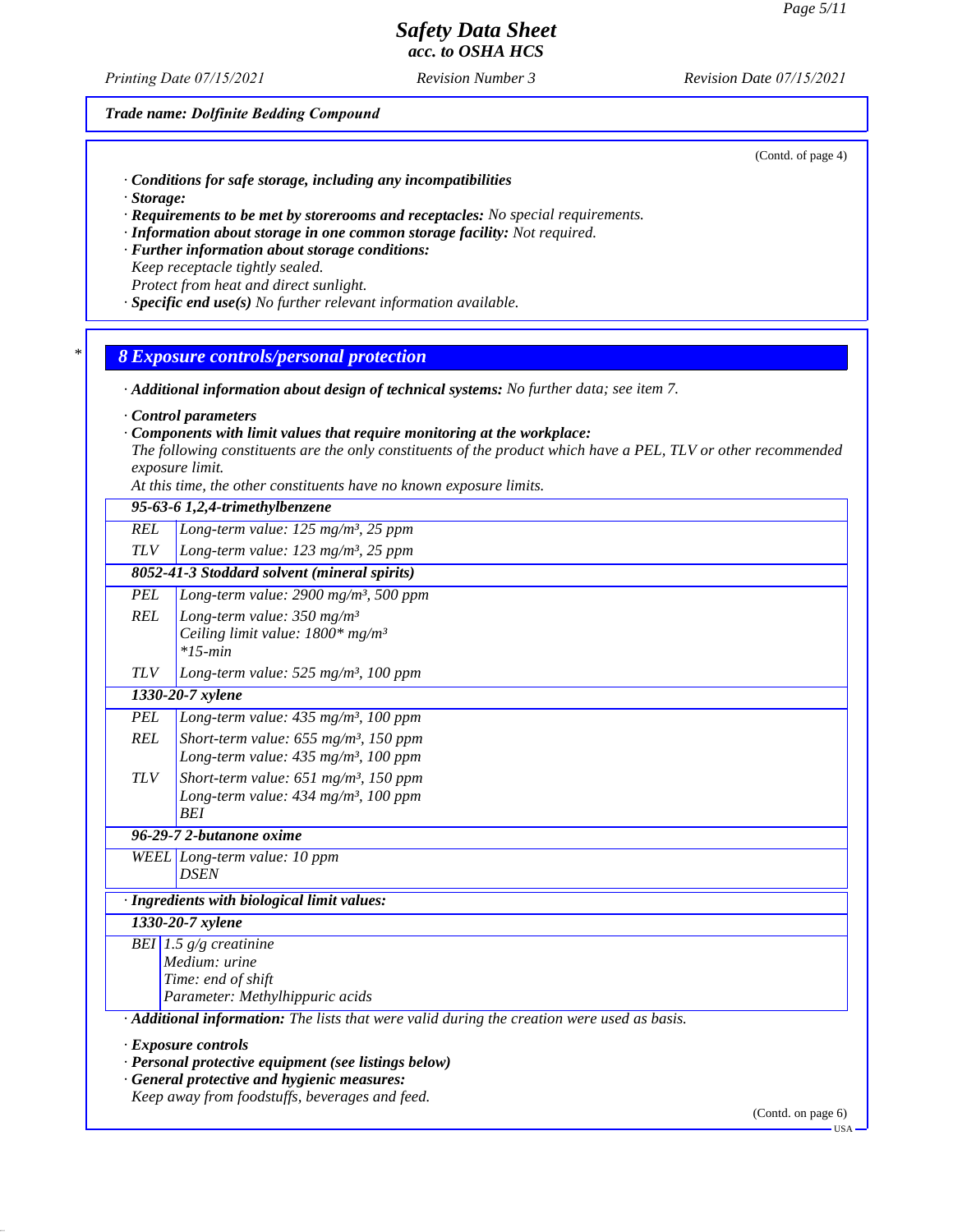*Printing Date 07/15/2021 Revision Date 07/15/2021*

*Revision Number 4*

# *Trade name: Dolfinite Bedding Compound*

| Immediately remove all soiled and contaminated clothing.              |                                                                                                                                                                                                                                           |
|-----------------------------------------------------------------------|-------------------------------------------------------------------------------------------------------------------------------------------------------------------------------------------------------------------------------------------|
|                                                                       |                                                                                                                                                                                                                                           |
| Wash hands before breaks and at the end of work.                      |                                                                                                                                                                                                                                           |
| Store protective clothing separately.                                 |                                                                                                                                                                                                                                           |
| · Breathing equipment:                                                |                                                                                                                                                                                                                                           |
| limitations specified by the manufacturer.                            | Use approved respiratory protection equipment when airborne exposure is excessive. Consult the respirator<br>manufacturer to determine the appropriate type of equipment for a given application. Observe respirator use                  |
| · Protection of hands:                                                |                                                                                                                                                                                                                                           |
| Protective gloves                                                     |                                                                                                                                                                                                                                           |
|                                                                       | The glove material has to be impermeable and resistant to the product/the substance/the preparation.                                                                                                                                      |
| chemical mixture.                                                     | Due to missing tests no recommendation to the glove material can be given for the product/the preparation/the                                                                                                                             |
| · Material of gloves                                                  | Selection of the glove material on consideration of the penetration times, rates of diffusion and the degradation                                                                                                                         |
|                                                                       | The selection of the suitable gloves does not only depend on the material, but also on further marks of quality and<br>varies from manufacturer to manufacturer. As the product is a preparation of several substances, the resistance of |
|                                                                       | the glove material can not be calculated in advance and has therefore to be checked prior to the application.                                                                                                                             |
| · Penetration time of glove material                                  |                                                                                                                                                                                                                                           |
|                                                                       | The exact break through time has to be found out by the manufacturer of the protective gloves and has to be                                                                                                                               |
| observed.                                                             |                                                                                                                                                                                                                                           |
| $\cdot$ Eye protection:                                               |                                                                                                                                                                                                                                           |
| Safety glasses with side shields.                                     |                                                                                                                                                                                                                                           |
|                                                                       |                                                                                                                                                                                                                                           |
| Tightly sealed goggles<br>· Body protection: Protective work clothing |                                                                                                                                                                                                                                           |
|                                                                       |                                                                                                                                                                                                                                           |
| 9 Physical and chemical properties                                    |                                                                                                                                                                                                                                           |
| · Information on basic physical and chemical properties               |                                                                                                                                                                                                                                           |
| · General Information                                                 |                                                                                                                                                                                                                                           |
| $\cdot$ Appearance:                                                   |                                                                                                                                                                                                                                           |
| Form:                                                                 | Liquid                                                                                                                                                                                                                                    |
| Color:                                                                | Natural                                                                                                                                                                                                                                   |
| $\cdot$ Odor:                                                         | Solvent-like                                                                                                                                                                                                                              |
| · Odor threshold:                                                     | Not determined.                                                                                                                                                                                                                           |
| $\cdot$ pH-value:                                                     | Not determined.                                                                                                                                                                                                                           |
|                                                                       |                                                                                                                                                                                                                                           |
| Change in condition                                                   |                                                                                                                                                                                                                                           |
| <b>Melting point:</b>                                                 | Undetermined.                                                                                                                                                                                                                             |
| <b>Boiling point:</b>                                                 | 159 °C (318.2 °F)                                                                                                                                                                                                                         |
| · Flash point:                                                        | 41 °C (105.8 °F)                                                                                                                                                                                                                          |
| · Flammability (solid, gaseous):                                      | Flammable.                                                                                                                                                                                                                                |
| · Decomposition temperature:                                          | Not determined.                                                                                                                                                                                                                           |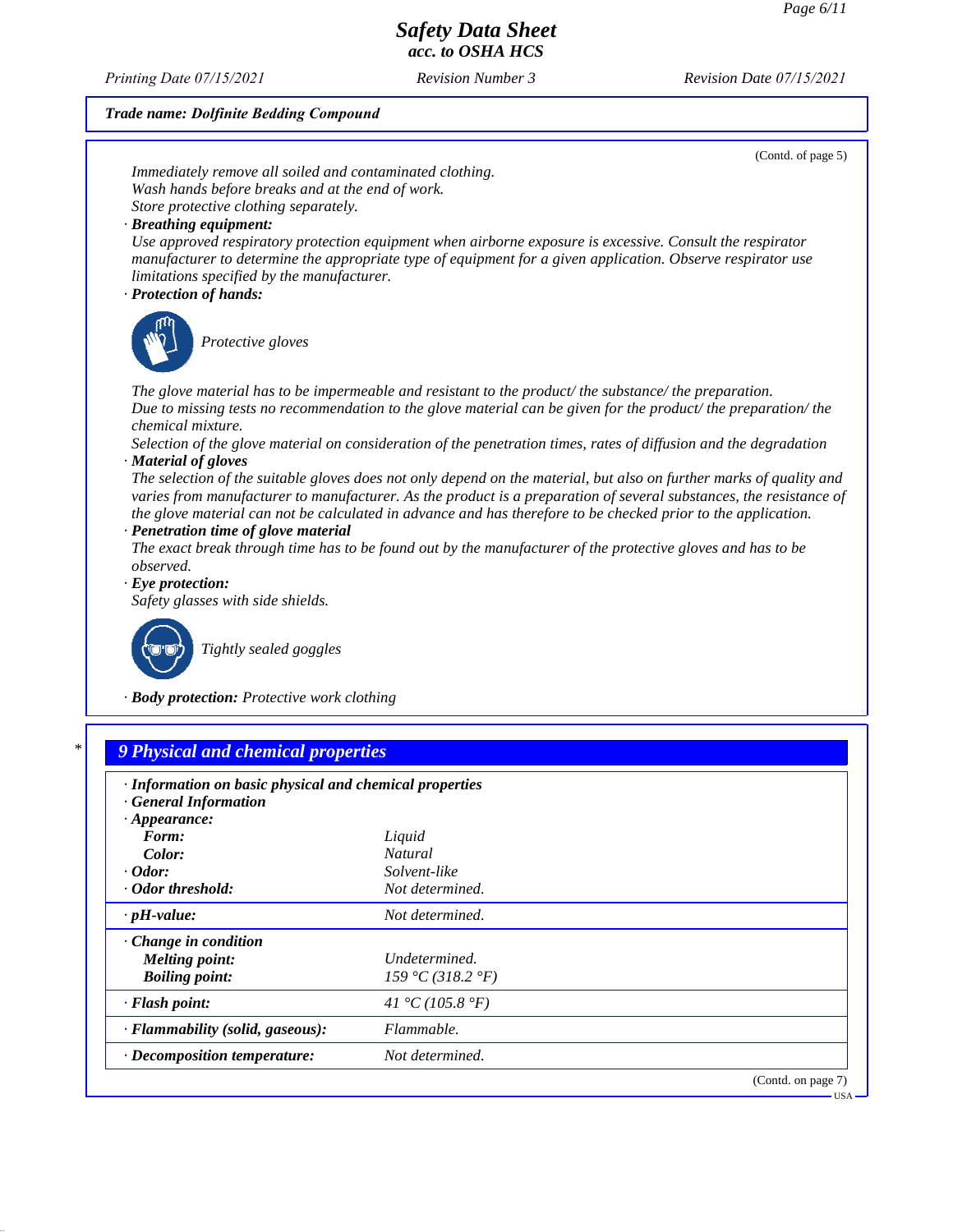*Printing Date 07/15/2021 Revision Date 07/15/2021*

*Revision Number 4*

#### *Trade name: Dolfinite Bedding Compound*

|                                                            | (Contd. of page $6$ )                                                                         |
|------------------------------------------------------------|-----------------------------------------------------------------------------------------------|
| $\cdot$ Auto igniting:                                     | Product is not selfigniting.                                                                  |
| · Danger of explosion:                                     | Product is not explosive. However, formation of explosive air/vapor<br>mixtures are possible. |
| · Flammable limits:                                        |                                                                                               |
| Lower:                                                     | $1.4\%$ by volume                                                                             |
| <b>Upper:</b>                                              | $12.3\%$ by volume                                                                            |
| · Vapor pressure:                                          | Not determined.                                                                               |
| $\cdot$ Specific gravity at 20 °C (68 °F):                 | $1.4$ g/cm <sup>3</sup> (11.683 lbs/gal)                                                      |
| $\cdot$ Relative density                                   | Not determined.                                                                               |
| · Vapor density                                            | Heavier than air.                                                                             |
| $\cdot$ Evaporation rate                                   | Slower than ether                                                                             |
| · Solubility in / Miscibility with                         |                                                                                               |
| Water:                                                     | Not miscible or difficult to mix.                                                             |
| · Partition coefficient (n-octanol/water): Not determined. |                                                                                               |
| · Viscosity:                                               |                                                                                               |
| Dynamic:                                                   | Not determined.                                                                               |
| Kinematic:                                                 | Not determined.                                                                               |
| $\cdot$ Other information                                  | Lbs VOC/Gallon = $1.03$                                                                       |

### *10 Stability and reactivity*

*· Reactivity No further relevant information available.*

*· Chemical stability*

*· Thermal decomposition / conditions to be avoided: No decomposition if used according to specifications.*

*· Possibility of hazardous reactions No dangerous reactions known.*

*· Conditions to avoid No further relevant information available.*

- *· Incompatible materials: No further relevant information available.*
- *· Hazardous decomposition products: No dangerous decomposition products known.*

#### *\* 11 Toxicological information*

*· Information on toxicological effects*

*· Acute toxicity:*

*· LD/LC50 values that are relevant for classification: 64742-95-6 Solvent naphtha (petroleum), light arom.*

| Oral        | LD50 | $\geq 6800$ mg/kg (rat)                   |
|-------------|------|-------------------------------------------|
| Dermal LD50 |      | $\vert$ > 3400 mg/kg (rab)                |
|             |      | Inhalative $ LCS0/4 h  > 10.2 mg/l$ (rat) |

*95-63-6 1,2,4-trimethylbenzene*

*Oral LD50 5000 mg/kg (rat)*

*· Primary irritant effect:*

*· on the skin: May irritate the skin.*

*· on the eye: May irritate the eye.*

*· Sensitization: Skin Contact - Sensitization possible through skin contact.*

(Contd. on page 8)

USA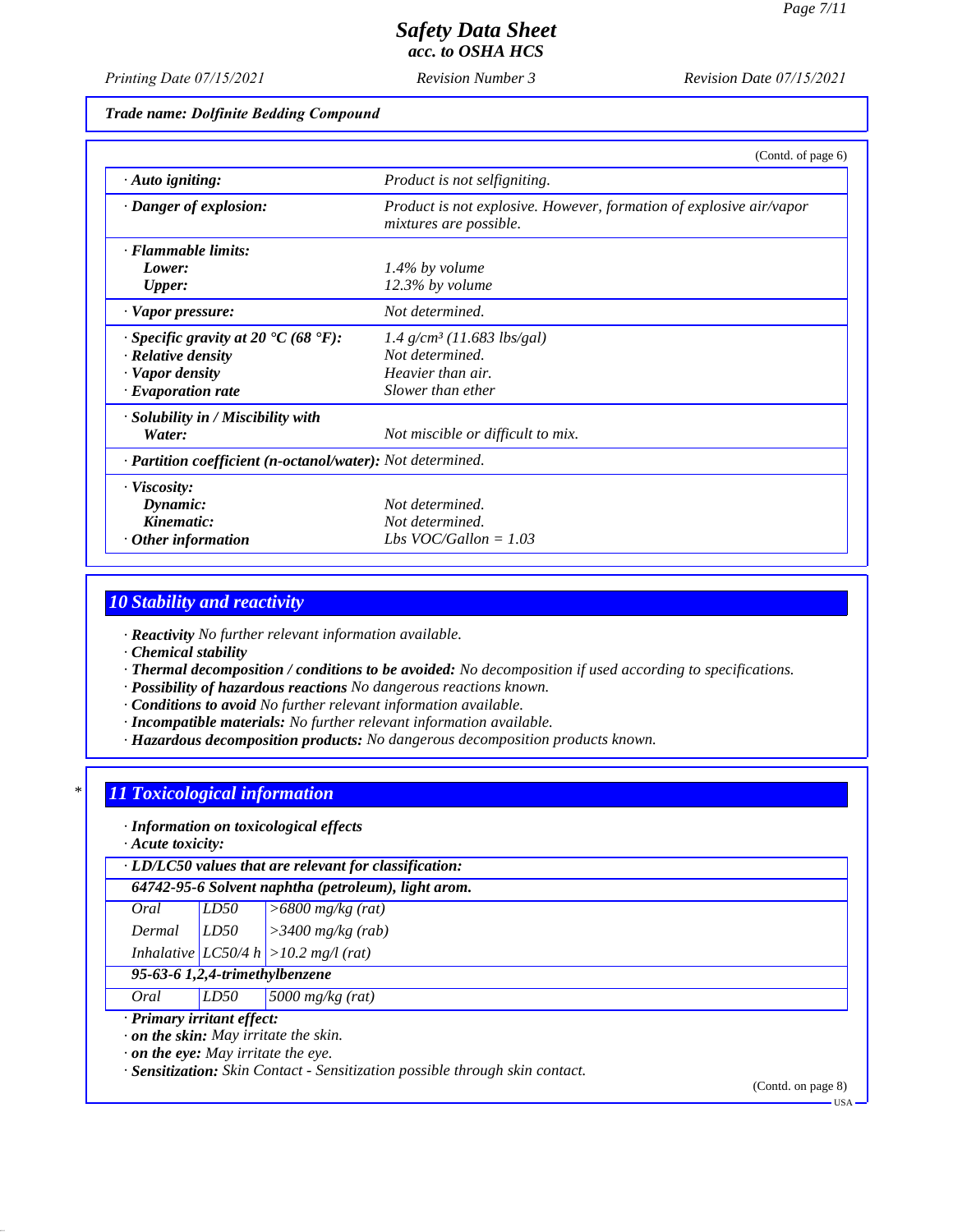(Contd. of page 7)

## *Safety Data Sheet acc. to OSHA HCS*

*Printing Date 07/15/2021 Revision Date 07/15/2021*

*Revision Number 4*

#### *Trade name: Dolfinite Bedding Compound*

*· Additional toxicological information:*

*The product shows the following dangers according to internally approved calculation methods for preparations: Irritant*

*Carcinogenic.*

*The product can cause inheritable damage.*

#### *· Carcinogenic categories*

| · IARC (International Agency for Research on Cancer) |                                                         |                  |
|------------------------------------------------------|---------------------------------------------------------|------------------|
|                                                      | polyethylene                                            |                  |
|                                                      | 14808-60-7 non-respirable quartz                        |                  |
| $1330 - 20 - 7$ <i>xylene</i>                        |                                                         |                  |
|                                                      | · NTP (National Toxicology Program)                     |                  |
|                                                      | $14808-60-7$ non-respirable quartz                      | $\boldsymbol{K}$ |
|                                                      | · OSHA-Ca (Occupational Safety & Health Administration) |                  |
|                                                      | None of the ingredients is listed.                      |                  |

### *\* 12 Ecological information*

#### *· Toxicity*

- *· Aquatic toxicity: No further relevant information available.*
- *· Persistence and degradability No further relevant information available.*
- *· Behavior in environmental systems:*
- *· Bioaccumulative potential No further relevant information available.*
- *· Mobility in soil No further relevant information available.*
- *· Additional ecological information:*
- *· General notes:*
- *Water hazard class 2 (Self-assessment): hazardous for water*

*Do not allow product to reach ground water, water course or sewage system, even in small quantities. Danger to drinking water if even extremely small quantities leak into the ground.*

- *· Results of PBT and vPvB assessment*
- *· PBT: Not applicable.*
- *· vPvB: Not applicable.*
- *· Other adverse effects No further relevant information available.*

### *\* 13 Disposal considerations*

- *· Waste treatment methods*
- *· Recommendation:*

*Must not be disposed of together with household garbage. Do not allow product to reach sewage system. Must be specially treated adhering to official regulations. Disposal must be made according to official regulations.*

- *· Uncleaned packagings:*
- *· Recommendation: Disposal must be made according to official regulations.*

| <b>14 Transport information</b>        |               |                    |
|----------------------------------------|---------------|--------------------|
| $\cdot$ UN-Number<br>· DOT, IMDG, IATA | <i>UN1133</i> |                    |
|                                        |               | (Contd. on page 9) |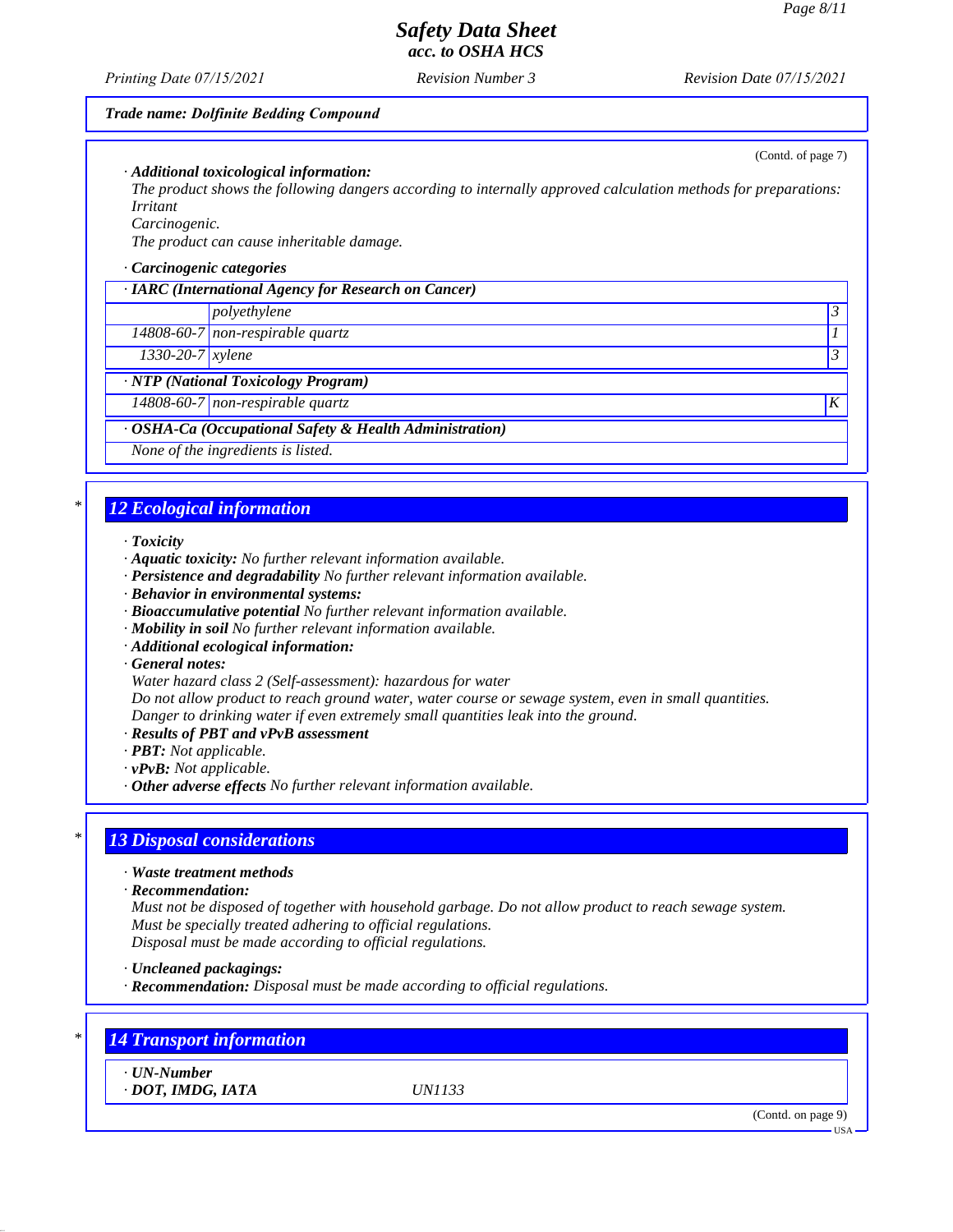*Printing Date 07/15/2021 Revision Date 07/15/2021*

*Revision Number 4*

*Trade name: Dolfinite Bedding Compound*

|                                              | (Contd. of page 8)         |
|----------------------------------------------|----------------------------|
| · UN proper shipping name                    |                            |
| $\cdot$ <i>DOT</i>                           | Adhesives                  |
| · IMDG, IATA                                 | <b>ADHESIVES</b>           |
| · Transport hazard class(es)                 |                            |
| $\cdot$ <i>DOT</i>                           |                            |
|                                              |                            |
| $\cdot Class$                                | 3 Flammable liquids        |
| $\cdot$ <i>Label</i>                         | 3                          |
|                                              |                            |
| $\cdot$ Class                                | 3 Flammable liquids        |
| $\cdot$ <i>Label</i>                         | 3                          |
| · Packing group                              |                            |
| · DOT, IMDG, IATA                            | III                        |
| · Environmental hazards:                     | Not applicable.            |
| · Special precautions for user               | Warning: Flammable liquids |
| · Danger code (Kemler):                      | 30                         |
| · EMS Number:                                | $F-E,S-D$                  |
| · Transport in bulk according to Annex II of |                            |
| <b>MARPOL73/78 and the IBC Code</b>          | Not applicable.            |
| · UN "Model Regulation":                     | UN1133, Adhesives, 3, III  |

# *\* 15 Regulatory information*

*· Safety, health and environmental regulations/legislation specific for the substance or mixture · Sara*

|                    | · Section 355 (extremely hazardous substances):     |
|--------------------|-----------------------------------------------------|
|                    | None of the ingredients is listed.                  |
|                    | · Section 313 (Specific toxic chemical listings):   |
|                    | 95-63-6 $1,2,4$ -trimethylbenzene                   |
| $1330-20-7$ xylene |                                                     |
|                    | · TSCA (Toxic Substances Control Act):              |
|                    | 14807-96-6 Talc (3MgO.4SiO2.H2O)                    |
|                    | 68152-81-8 Special T-Blown Z2-Z4 Soybean oil        |
|                    | 68201-51-4 Blown Menhaden Fish Oil Z3               |
|                    | 64742-95-6 Solvent naphtha (petroleum), light arom. |
|                    | 1318-59-8 Chlorite Group Minerals                   |
|                    | (Contd. on page $10$ )                              |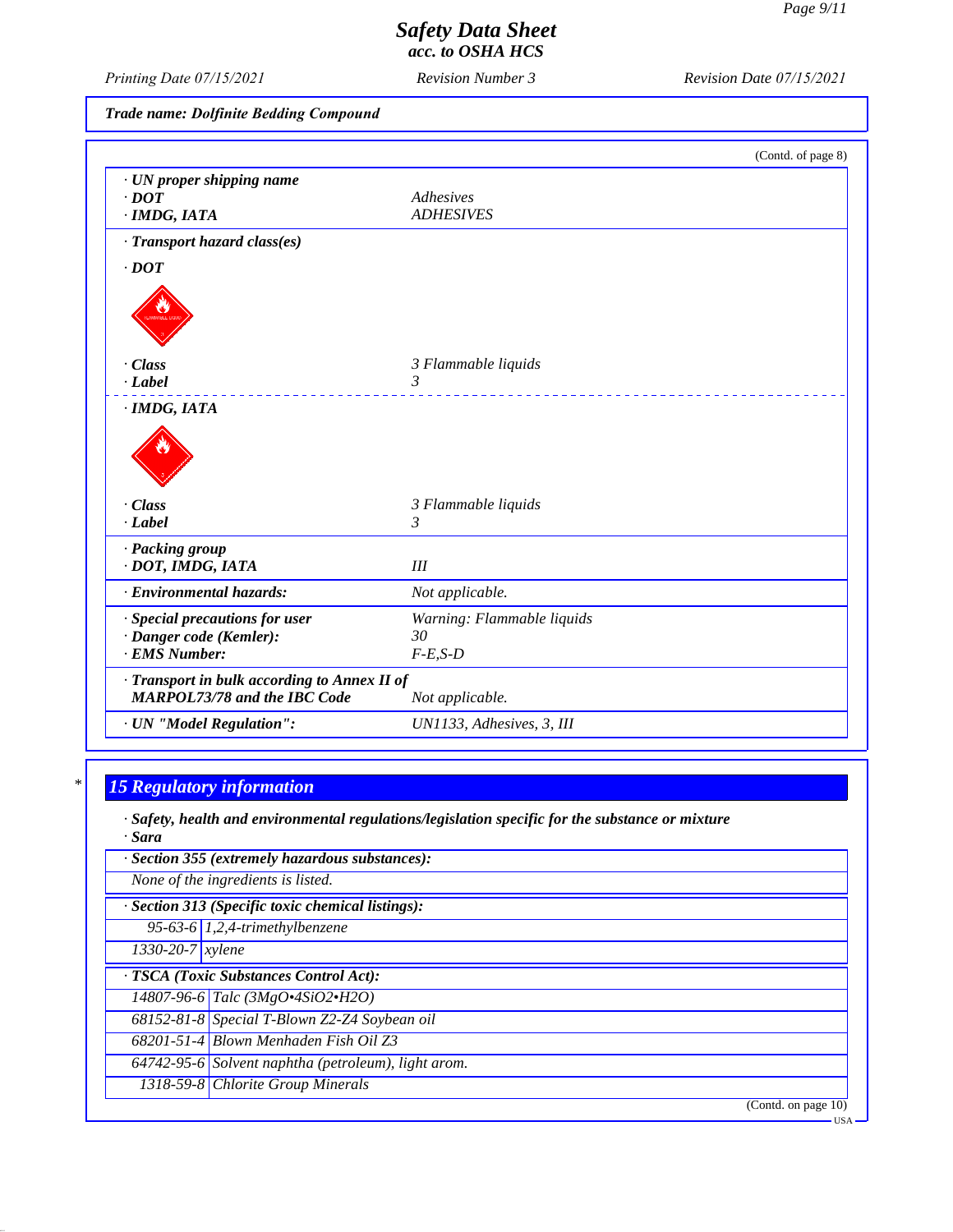USA

# *Safety Data Sheet acc. to OSHA HCS*

*Printing Date 07/15/2021 Revision Date 07/15/2021*

*Revision Number 4*

*Trade name: Dolfinite Bedding Compound*

|                               | (Contd. of page 9)                                                                                                                              |                    |
|-------------------------------|-------------------------------------------------------------------------------------------------------------------------------------------------|--------------------|
|                               | 95-63-6 $1,2,4$ -trimethylbenzene                                                                                                               |                    |
|                               | polyethylene                                                                                                                                    |                    |
|                               | 8052-41-3 Stoddard solvent (mineral spirits)                                                                                                    |                    |
|                               | 64742-54-7 Distillates (petroleum), hydrotreated heavy paraffinic                                                                               |                    |
|                               | 14808-60-7 non-respirable quartz                                                                                                                |                    |
| $1330 - 20 - 7$ <i>xylene</i> |                                                                                                                                                 |                    |
|                               | $96-29-7$ 2-butanone oxime                                                                                                                      |                    |
|                               | · TSCA new (21st Century Act) (Substances not listed)                                                                                           |                    |
|                               | 68201-51-4 Blown Menhaden Fish Oil Z3                                                                                                           |                    |
| $\cdot$ Proposition 65        |                                                                                                                                                 |                    |
|                               | <b>Chemicals known to cause cancer:</b>                                                                                                         |                    |
|                               | $14808-60-7$ non-respirable quartz                                                                                                              |                    |
|                               | · Chemicals known to cause reproductive toxicity for females:                                                                                   |                    |
|                               | None of the ingredients is listed.                                                                                                              |                    |
|                               | · Chemicals known to cause reproductive toxicity for males:                                                                                     |                    |
|                               | None of the ingredients is listed.                                                                                                              |                    |
|                               |                                                                                                                                                 |                    |
|                               | Chemicals known to cause developmental toxicity:                                                                                                |                    |
|                               | None of the ingredients is listed.                                                                                                              |                    |
| requirements.                 | · (DSL) Canada Dosmestic Substance List<br>All components of this product are on the DSL(Canada Domestic Substance list) or are exempt from DSL |                    |
|                               | · New Jersey Right-to-Know List:                                                                                                                |                    |
|                               | 95-63-6 $1,2,4$ -trimethylbenzene                                                                                                               |                    |
|                               | 8052-41-3 Stoddard solvent (mineral spirits)                                                                                                    |                    |
| 1330-20-7 xylene              |                                                                                                                                                 |                    |
|                               | · New Jersey Special Hazardous Substance List:                                                                                                  |                    |
| 1330-20-7 xylene              |                                                                                                                                                 | F3                 |
|                               | · Pennsylvania Right-to-Know List:                                                                                                              |                    |
|                               | 95-63-6 $1,2,4$ -trimethylbenzene                                                                                                               |                    |
|                               | 8052-41-3 Stoddard solvent (mineral spirits)                                                                                                    |                    |
| 1330-20-7 xylene              |                                                                                                                                                 |                    |
|                               |                                                                                                                                                 |                    |
|                               | · Pennsylvania Special Hazardous Substance List:<br>$95-63-6$ 1,2,4-trimethylbenzene                                                            |                    |
|                               |                                                                                                                                                 | $\overline{E}$     |
| $1330 - 20 - 7$ <i>xylene</i> |                                                                                                                                                 | $\cal E$           |
|                               | Cancerogenity categories                                                                                                                        |                    |
|                               | · EPA (Environmental Protection Agency)                                                                                                         |                    |
|                               | 95-63-6 $1,2,4$ -trimethylbenzene                                                                                                               | $I\hspace{-.1em}I$ |
| $1330 - 20 - 7$ xylene        |                                                                                                                                                 | I                  |
|                               | · TLV (Threshold Limit Value established by ACGIH)                                                                                              |                    |
|                               | 14807-96-6 Talc (3MgO.4SiO2.H2O)                                                                                                                | A4                 |
|                               | $14808-60-7$ non-respirable quartz                                                                                                              | A2                 |
| 1330-20-7 xylene              |                                                                                                                                                 | A4                 |
|                               | (Contd. on page 11)                                                                                                                             |                    |